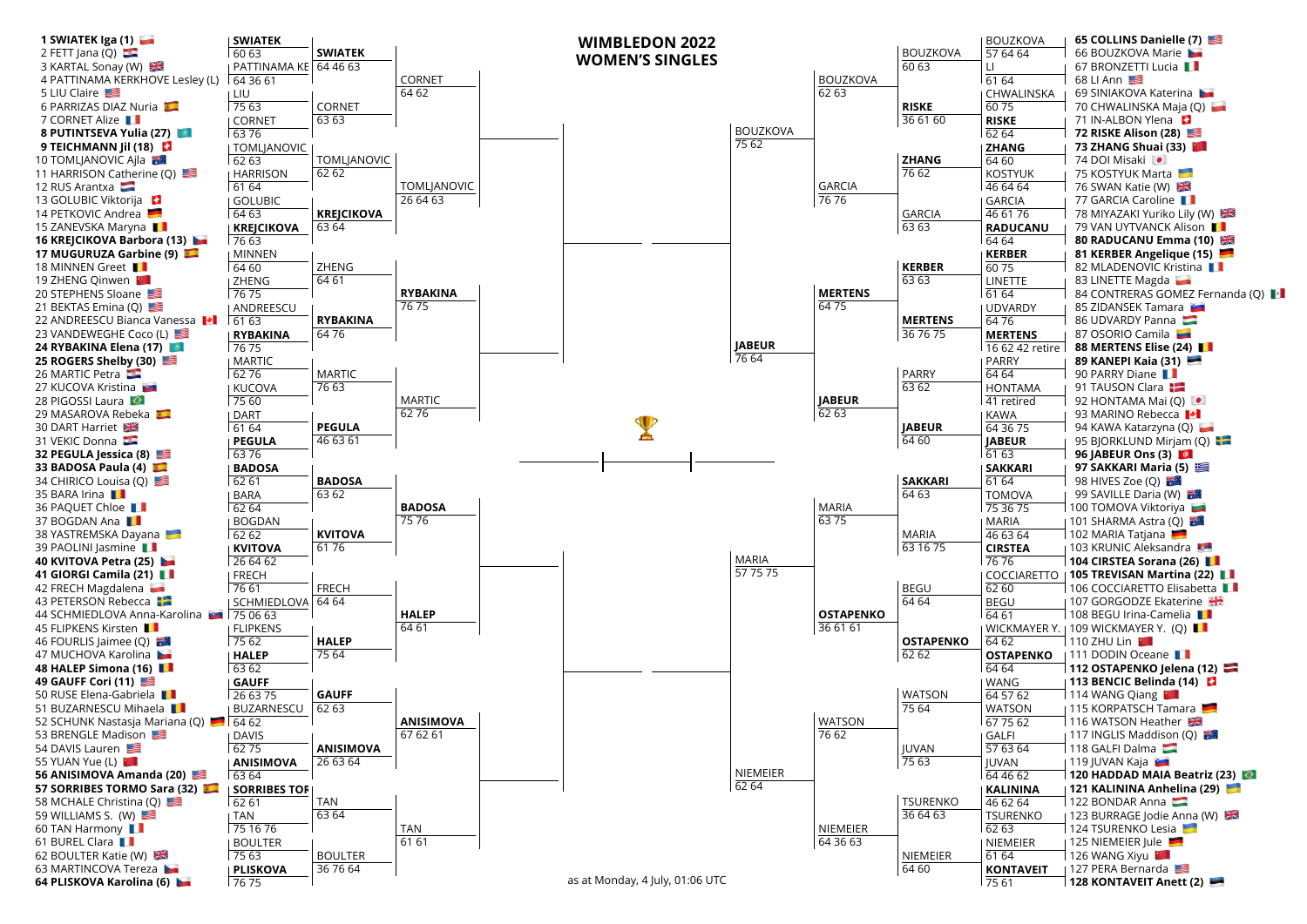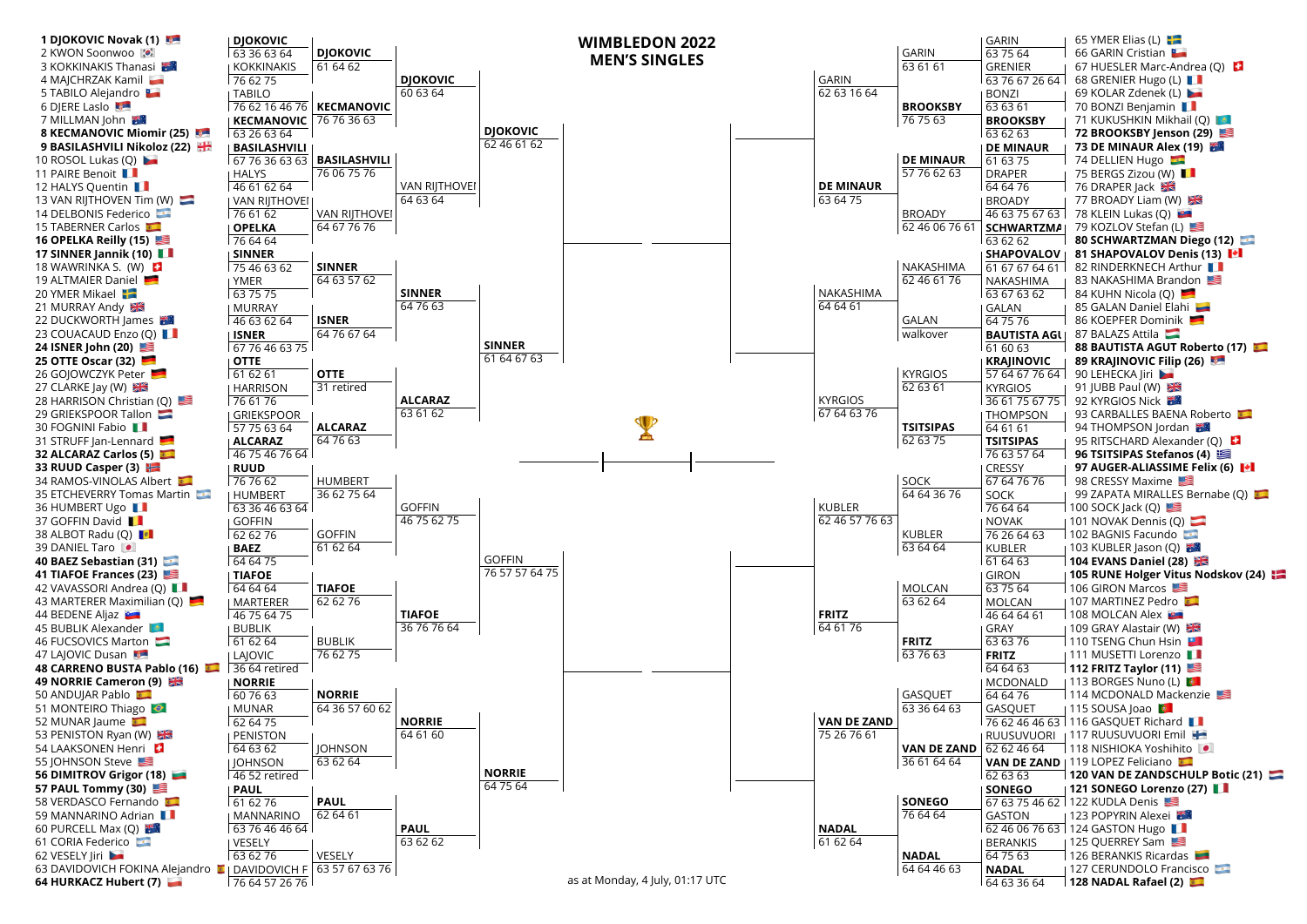| 1 VOLYNETS Katie (1)                             | <b>I VOLYNETS</b>        |                    | <b>WIMBLEDON 2022</b>             |                           |                 |                          | <b>HONTAMA</b>        | 65 HONTAMA Mai (9)                                                              |
|--------------------------------------------------|--------------------------|--------------------|-----------------------------------|---------------------------|-----------------|--------------------------|-----------------------|---------------------------------------------------------------------------------|
| 2 FRIEDSAM Anna-Lena                             | 63 63                    | HON                | <b>WOMEN'S SINGLES QUALIFYING</b> |                           |                 | <b>HONTAMA</b>           | 75 62                 | 66 WAGNER Stephanie                                                             |
| 3 GRAMMATIKOPOULOU Valentini !   HON             |                          | 6264               |                                   |                           |                 | 46 75 61                 | CABRERA               | 67 JACQUEMOT Elsa <b>II</b>                                                     |
| 4 HON Priscilla                                  | 26 64 75                 |                    | <b>HIVES</b>                      |                           | <b>HONTAMA</b>  |                          | 75 63                 | 68 CABRERA Lizette                                                              |
| 5 MIKULSKYTE Justina                             | I VICKERY                |                    | walkover                          | 67 62 63                  |                 |                          | SUN                   | 69 SUN Lulu                                                                     |
| 6 VICKERY Sachia                                 | 16 63 64                 | <b>HIVES</b>       |                                   |                           |                 | <b>SUN</b>               | 7562                  | 70 DI SARRA Federica                                                            |
| 7 HIVES Zoe                                      | <b>HIVES</b>             | 60 63              |                                   |                           |                 | 6362                     | GREY                  | 71 GREY Sarah Beth (W)                                                          |
| 8 LEE Gabriela (20)                              | 62 64                    |                    |                                   |                           |                 |                          | 57 75 76              | 72 GADECKI Olivia (27)                                                          |
| 9 VANDEWEGHE Coco (2)                            | <b>I VANDEWEGHE</b>      |                    |                                   |                           |                 |                          | <b>SHARMA</b>         | 73 SHARMA Astra (10) 3                                                          |
| 10 MCDONALD Ella (W)                             | 57 61 76                 | <b>VANDEWEGHE</b>  |                                   |                           |                 | <b>SHARMA</b>            | 76 64                 | 74 ZUGER Joanne                                                                 |
| 11 CAVALLE-REIMERS Yvonne                        | <b>I VISMANE</b>         | 75 61              | CHWALINSKA                        |                           |                 | 63 46 63                 | <b>BURILLO ESCO I</b> | 75 VOEGELE Stefanie                                                             |
| 12 VISMANE Daniela                               | 64 63                    |                    | 36 63 64                          | <b>SHARMA</b><br>36 62 63 |                 |                          | 64 36 64              | 76 BURILLO ESCORIHUELA Irene<br>77 MCPHEE Kaylah 出版                             |
| 13 CHWALINSKA Maja<br>14 BOLSOVA ZADOINOV Aliona | I CHWALINSKA<br>62 46 64 | CHWALINSKA         |                                   |                           |                 | <b>JIMENEZ KASII</b>     | PERRIN<br>63 63       | 78 PERRIN Conny                                                                 |
| 15 DINU Cristina                                 | <b>I IGNATIK</b>         | 62 57 62           |                                   |                           |                 | 64 63                    | <b>JIMENEZ KASILI</b> | 79 HAAS Barbara                                                                 |
| 16 IGNATIK Alexandra (24)                        | 63 61                    |                    |                                   |                           |                 |                          | 63 63                 | 80 JIMENEZ KASINTSEVA Victoria (31)                                             |
| 17 BJORKLUND Mirjam (3)                          | <b>BJORKLUND</b>         |                    |                                   |                           |                 |                          | <b>ANDERSON</b>       | 81 ANDERSON Robin (11)                                                          |
| 18 ERRANI Sara                                   | 64 67 76                 | <b>BJORKLUND</b>   |                                   |                           |                 | ZAVATSKA                 | 36 76 62              | 82 PEREZ Ellen                                                                  |
| 19 SANDERS Storm 表情                              | <b>SANDERS</b>           | 6462               |                                   |                           |                 | 64 63                    | ZAVATSKA              | 83 STOIBER Ranah Akua (W)                                                       |
| 20 BROGAN Anna                                   | 76 64                    |                    | <b>BJORKLUND</b>                  | FETT                      |                 |                          | 63 67 75              | 84 ZAVATSKA Katarina                                                            |
| 21 LIANG En-Shuo                                 | <b>LIANG</b>             |                    | 76 67 61                          | 366363                    |                 |                          | BOLKVADZE             | 85 PARKS Alycia                                                                 |
| 22 ARANGO Emiliana                               | 6363                     | CARLE              |                                   |                           |                 | FETT                     | 61 62                 | 86 BOLKVADZE Mariam                                                             |
| 23 CARLE Maria Lourdes                           | <b>CARLE</b>             | 60 36 61           |                                   |                           |                 | 57 61 62                 | FETT                  | 87 FETT Jana                                                                    |
| 24 BAINDL Kateryna (25)                          | 36 61 63                 |                    |                                   |                           |                 |                          | 61 61                 | 88 ORMAECHEA Paula (18)                                                         |
| 25 BUCSA Cristina (4)                            | <b>BUCSA</b>             |                    |                                   |                           |                 |                          | <b>ANDRIANJAFI</b>    | 89 ANDRIANJAFITRIMO Tessah (12)                                                 |
| 26 MALECKOVA Jesika                              | 62 61                    | LAO                |                                   |                           |                 | PONCHET                  | 26 64 76              | 90 FRUHVIRTOVA Linda                                                            |
| 27 LAO Danielle                                  | I LAO                    | 16 64 64           |                                   |                           |                 | 63 64                    | <b>PONCHET</b>        | 91 SMITKOVA Tereza                                                              |
| 28 ALVES Carolina Meligeni Rodrigue: 75 63       |                          |                    | <b>SCHUNK</b>                     | <b>FOURLIS</b>            |                 |                          | $\sqrt{6375}$         | 92 PONCHET Jessika                                                              |
| 29 PIERI Jessica <b>Li</b>                       | ן PIERI                  |                    | 61 63                             | 64 64                     |                 |                          | <b>FOURLIS</b>        | 93 FOURLIS Jaimee                                                               |
| 30 GATTO-MONTICONE Giulia                        | 6462                     | <b>SCHUNK</b>      |                                   |                           |                 | <b>FOURLIS</b>           | 57 76 64              | 94 HERDZELAS Dea                                                                |
| 31 KOLODZIEJOVA Miriam                           | <b>SCHUNK</b>            | 75 63              |                                   |                           |                 | 6476                     | PODOROSKA             | 95 PODOROSKA Nadia                                                              |
| 32 SCHUNK Nastasja Mariana (21)                  | 61 64                    |                    |                                   |                           |                 |                          | 63 63                 | 96 MUHAMMAD Asia (19)                                                           |
| 33 INGLIS Maddison (5)                           | <b>INGLIS</b>            |                    |                                   |                           |                 |                          | <b>WICKMAYER Y.</b>   | 97 GRABHER Julia (13) $\Box$                                                    |
| 34 DE VROOME Indy                                | 76 61                    | <b>INGLIS</b>      |                                   |                           |                 | WICKMAYER Y.             | 6476                  | 98 WICKMAYER Y. <b>■■</b>                                                       |
| 35 MINELLA Mandy                                 | J MINELLA                | 76 36 62           |                                   |                           |                 | 60 63                    | SHINIKOVA             | 99 WALTERT Simona                                                               |
| 36 HAN Na-Lae                                    | 62 06 62                 |                    | <b>INGLIS</b>                     |                           | WICKMAYER Y.    |                          | 63 36 63              | 100 SHINIKOVA Isabella                                                          |
| 37 MENDEZ Seone                                  | <b>STEVANOVIC</b>        |                    | 76 26 62                          | 61 64                     |                 |                          | SRAMKOVA              | 101 SRAMKOVA Rebecca                                                            |
| 38 STEVANOVIC Natalija                           | 61 75                    | STEVANOVIC         |                                   |                           |                 | JANG                     | 63 36 64              | 102 EIKERI Ulrikke Ha                                                           |
| 39 LYS Eva                                       | I PAPAMICHAIL            | 62 64              |                                   |                           |                 | 36 64 63                 | JANG                  | 103 CEPEDE ROYG Veronica                                                        |
| 40 PAPAMICHAIL Despina (22)                      | 36 63 62                 |                    |                                   |                           |                 |                          | 76 61                 | 104 JANG Su Jeong (23)     <br>PATTINAMA K   105 PATTINAMA KERKHOVE Lesley (14) |
| 41 KAWA Katarzyna (6)<br>42 BANDECCHI Susan      | <b>KAWA</b><br>62 36 62  | <b>KAWA</b>        |                                   |                           |                 | <b>PATTINAMA K 63 62</b> |                       | 106 BOSKOVIC Lea                                                                |
| 43 SERBAN Raluca Georgiana                       | I CHANG                  | 6462               |                                   |                           |                 | 75 26 64                 |                       | LAZARO GARCI   107 LAZARO GARCIA Andrea                                         |
| 44 CHANG Sophie                                  | 64 76                    |                    | <b>KAWA</b>                       | MCHALE                    |                 |                          | 61 16 62              | 108 NAITO Yuki ·                                                                |
| 45 MIN Grace                                     | <b>STEFANINI</b>         |                    | 75 62                             | 76 75                     |                 |                          | MCHALE                | 109 MCHALE Christina                                                            |
| 46 STEFANINI Lucrezia                            | 46 63 62                 | JEANJEAN           |                                   |                           |                 | <b>MCHALE</b>            | 26 64 64              | 110 PAAR Laura-loana                                                            |
| 47 CE Gabriela                                   | JEANJEAN                 | 63 26 63           |                                   |                           |                 | 63 64                    | <b>KUZMOVA</b>        | 111 KALIEVA Elvina                                                              |
| 48 JEANJEAN Leolia (26)                          | 62 06 75                 |                    |                                   |                           |                 |                          | 61 64                 | 112 KUZMOVA Viktoria (30)                                                       |
| 49 SNIGUR Daria (7)                              | SNIGUR                   |                    |                                   |                           |                 |                          | <b>YUAN</b>           | 113 YUAN Yue (15)                                                               |
| 50 LAMENS Suzan                                  | 75 61                    | <b>BABOS</b>       |                                   |                           |                 | <b>YUAN</b>              | 6475                  | 114 ZACARIAS Marcela                                                            |
| 51 GERLACH Katharina                             | <b>BABOS</b>             | 60 62              |                                   |                           |                 | 36 53 retired            | FERRANDO              | 115 LOTTNER Antonia                                                             |
| 52 BABOS Timea                                   | 61 61                    |                    | <b>CONTRERAS G</b>                |                           | <b>HARRISON</b> |                          | 46 61 61              | 116 FERRANDO Cristiana                                                          |
| 53 NEILSON GATENBY Talia (W)                     | I LOEB                   |                    | 63 16 63                          | 6176                      |                 |                          | <b>HARRISON</b>       | 117 HARRISON Catherine                                                          |
| 54 LOEB Jamie                                    | 62 62                    | <b>CONTRERAS G</b> |                                   |                           |                 | <b>HARRISON</b>          | 6175                  | 118 SILVA Eden (W)                                                              |
| 55 LUKAS Tena                                    | <b>CONTRERAS G 76 64</b> |                    |                                   |                           |                 | 75 61                    |                       | <b>BONAVENTUR</b>   119 DI LORENZO Francesca                                    |
| 56 CONTRERAS GOMEZ Fernanda (2   64 76           |                          |                    |                                   |                           |                 |                          | 64 64                 | 120 BONAVENTURE Ysaline (17)                                                    |
| 57 JANI Reka Luca (8)                            | I JANI                   |                    |                                   |                           |                 |                          | <b>FERRO</b>          | 121 FERRO Fiona (16)                                                            |
| 58 KULIKOVA Anastasia                            | 64 63                    | <b>CHIRICO</b>     |                                   |                           |                 | <b>FERRO</b>             | 75 67 75              | 122 UCHIJIMA Moyuka D                                                           |
| 59 SISKOVA Anna                                  | I CHIRICO                | 63 62              |                                   |                           |                 | 63 61                    | CHANG                 | 123 XU Mingge (W)                                                               |
| 60 CHIRICO Louisa                                | 16 61 60                 |                    | <b>CHIRICO</b>                    | <b>BEKTAS</b>             |                 |                          | $\sqrt{6463}$         | 124 CHANG Hanna                                                                 |
| 61 LUMSDEN Maia                                  | I VON DEICHMA            |                    | 63 67 61                          | 64 64                     |                 |                          | <b>BEKTAS</b>         | 125 BEKTAS Emina                                                                |
| 62 VON DEICHMANN Kathinka                        | 63 62                    | <b>VON DEICHMA</b> |                                   |                           |                 | <b>BEKTAS</b>            | 76 63                 | 126 BEJLEK Sara                                                                 |
| 63 ABDURAIMOVA Nigina                            | ABDURAIMOV/ 64 64        |                    |                                   |                           |                 | 36 62 64                 | <b>HARTONO</b>        | 127 MONNET Carole<br>128 HARTONO Arianne (29)                                   |
| 64 OZ Ipek (32)                                  | 066462                   |                    |                                   |                           |                 |                          | 75 63                 |                                                                                 |